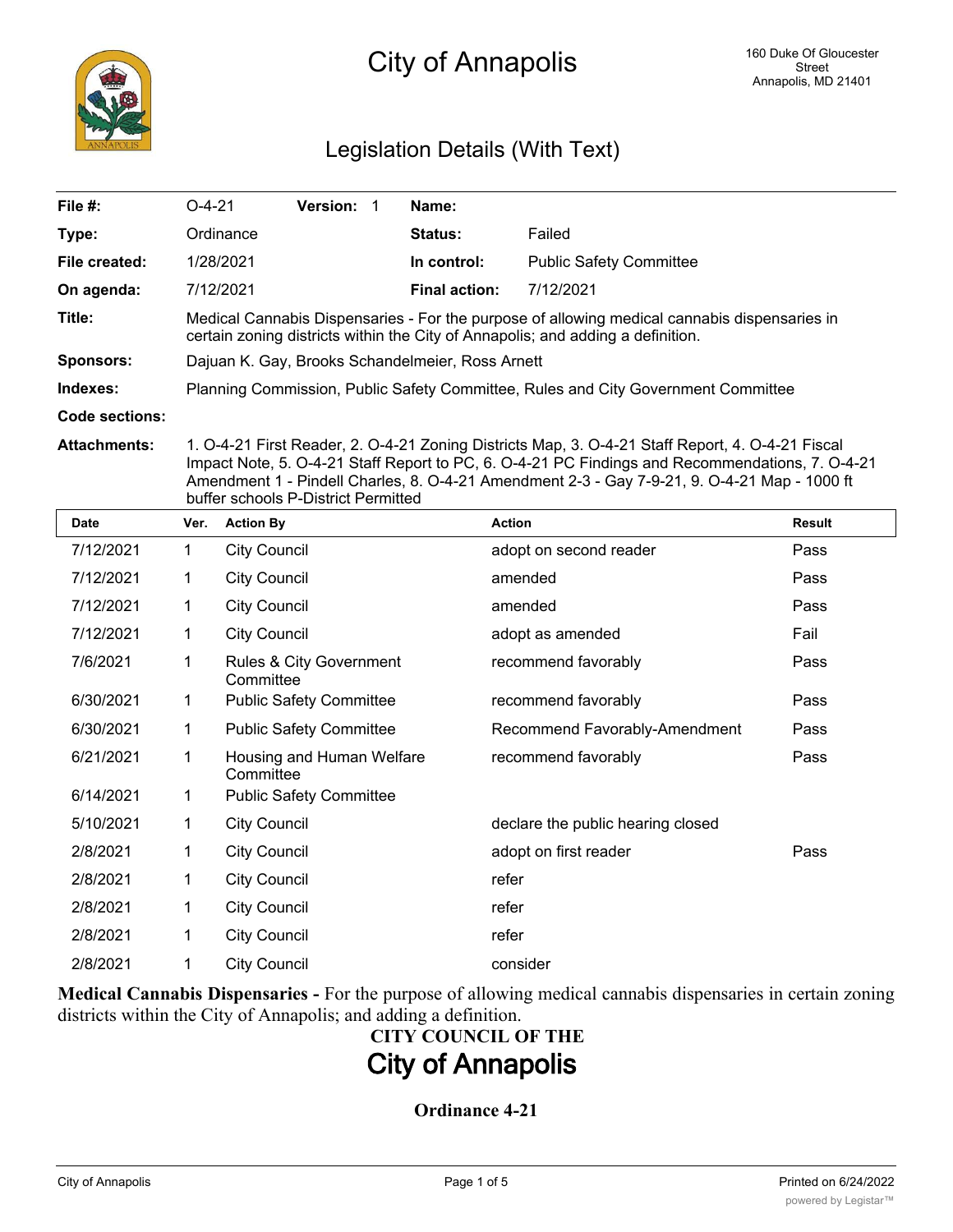# **Introduced by: Alderman Gay Co-sponsored by: Alderman Schandelmeier, Alderman Arnett**

**Referred to Planning Commission Rules and City Government Committee Public Safety Committee 180 day Rule:\_\_\_\_\_\_\_\_\_\_\_**

#### **AN ORDINANCE** concerning

#### **Medical Cannabis Dispensaries**

**FOR** the purpose of allowing medical cannabis dispensaries in certain zoning districts within the City of Annapolis; and adding a definition.

**BY** repealing and reenacting with amendments the following portions of the Code of the City of Annapolis, 2021 Edition

21.48.020 21.48.030 21.72.010

**SECTION I: BE IT ESTABLISHED AND ORDAINED BY THE ANNAPOLIS CITY COUNCIL** that the Code of the City of Annapolis shall be amended to read as follows:

#### **Title 21 - PLANNING AND ZONING Chapter 21.48 - USE TABLES**

#### **Section 21.48.020 - Table of Uses-Commercial and Industrial Zoning Districts.**

 $P =$  Permitted Use; S = Special Exception Use; -Std = Use Subject to Standards (Chapter 21.64); A = Accessory Use; Blank = Not Permitted

A use, including a special exception use, that is not normally permissible as a permitted use or use subject to standards in a zoning district may be permitted in that district as a planned development use pursuant to Section 21.24.020.

Important. The notes at the end of the table are as much a part of the law as the table itself.

| <b>Uses</b>                                            | IB 1 | B2 | IB3 | District District District District District District District District District District<br>$B3-CD$ | <b>BCE</b> | IBR | IC2A | PM2             |  |
|--------------------------------------------------------|------|----|-----|------------------------------------------------------------------------------------------------------|------------|-----|------|-----------------|--|
| <b>MEDICAL</b><br><b>CANNABIS</b><br><b>DISPENSARY</b> |      |    |     |                                                                                                      |            |     |      | $P Std \perp 2$ |  |

Notes:

Uses in the PM2 district are subject to the following provisions as indicated in the table:

1. This use is permitted as a principal use only in districts that do not adjoin (along non-street frontage)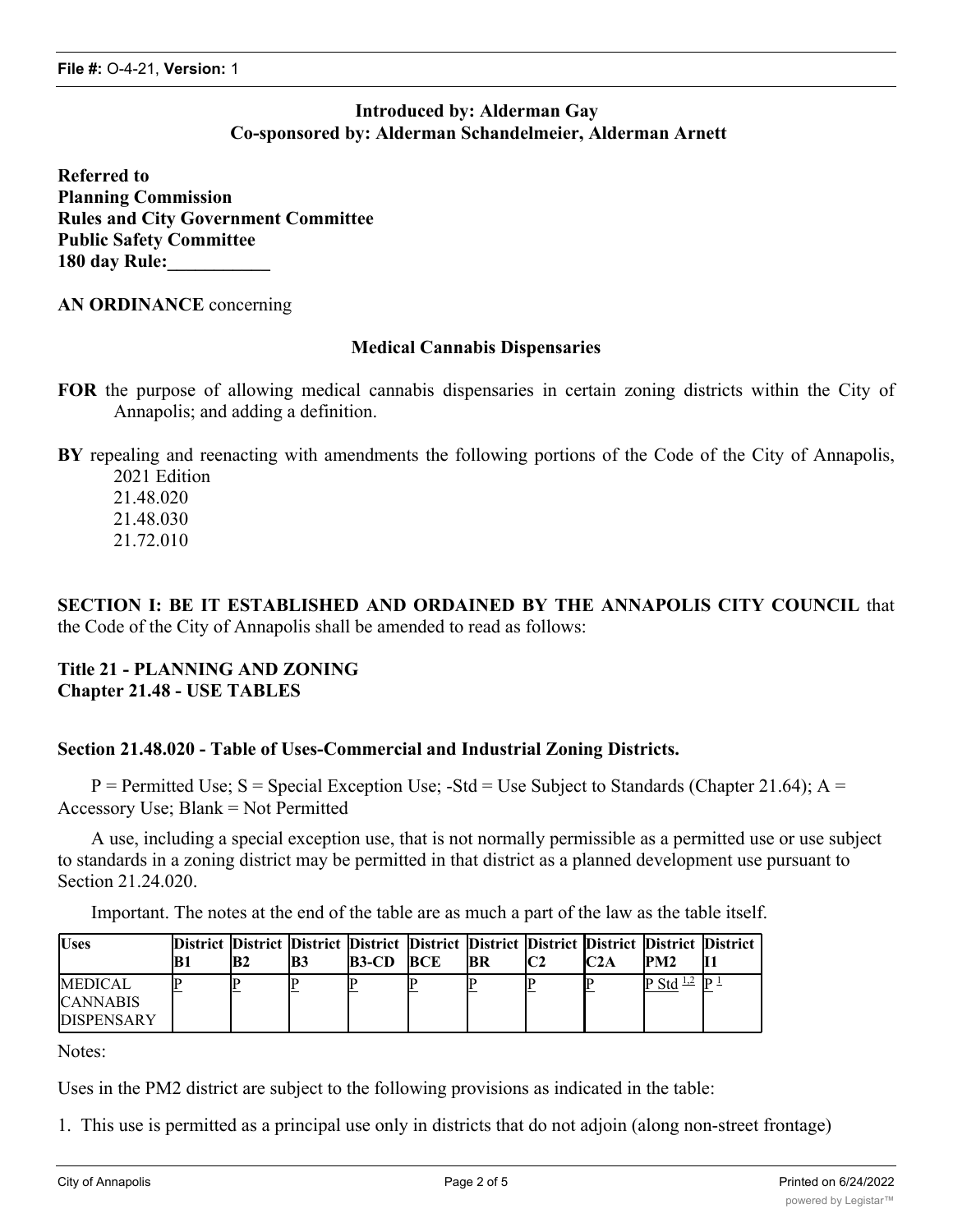#### **File #:** O-4-21, **Version:** 1

property zoned R1, R1A, R1B or R2.

2. This use is permitted as an incidental use in a structure that contains business, professional or governmental offices provided that gross floor area of all incidental uses does not exceed the amount of space devoted to the first floor of a multistory structure; except, that in no case shall it exceed thirty-three percent of the total gross floor area. This use is considered a neighborhood convenience use and is subject to standards given in Section 21.64.420.

3. If the principal use with which the drive-thru facility is associated is a special exception use, then the drivethru facility requires special exception approval.

4. ATMs are permitted as walkups subject to all other applicable regulations. In the C2 and C2A districts, drive -through facilities are not permitted.

REVISOR'S NOTE: In this section, the use "Medical Cannabis Dispensary" is added. See the defined term in Section 21.72.010.D of this Ordinance.

No other changes are made.

### **Section 21.48.030 - Table of Uses-Office and Mixed Use Zoning Districts.**

 $P =$  Permitted Use; S = Special Exception Use; -Std = Use Subject to Standards (Chapter 21.64); A = Accessory Use; Blank = Not Permitted

A use, including a special exception use, that is not normally permissible as a permitted use or use subject to standards in a zoning district may be permitted in that district as a planned development use pursuant to Section 21.24.020

**Important.** The notes at the end of the table are as much a part of the law as the table itself.

| <b>Uses</b>                            | <b>District P</b> | <b>District MX</b> | <b>District PM District C2P</b> |
|----------------------------------------|-------------------|--------------------|---------------------------------|
| MEDICAL CANNABIS<br><b>IDISPENSARY</b> |                   |                    |                                 |

Footnotes:

 $1$  If the principal use with which the drive-thru facility is associated is a special exception use, then the drivethru facility requires special exception approval.

<sup>2</sup> The following apply only to the uses specified: in the MX-1 area only, in planned developments with a minimum lot size of five acres, "accessory structures" such as clock towers attached to office and/or retail structures and "theaters, indoor" shall not exceed one hundred feet in height. See the bulk regulations table in Section 21.50.260.

Table Notes:

The following regulations apply to all uses in the MX District:

1. Buildings in excess of forty-six feet, but less than fifty-five feet in height are subject to the following:

 a. Either twenty-five percent of the gross floor area shall be designed for retail uses, or residential uses, or a combination of retail and residential uses, alternatively, the entire ground level front façade shall be designed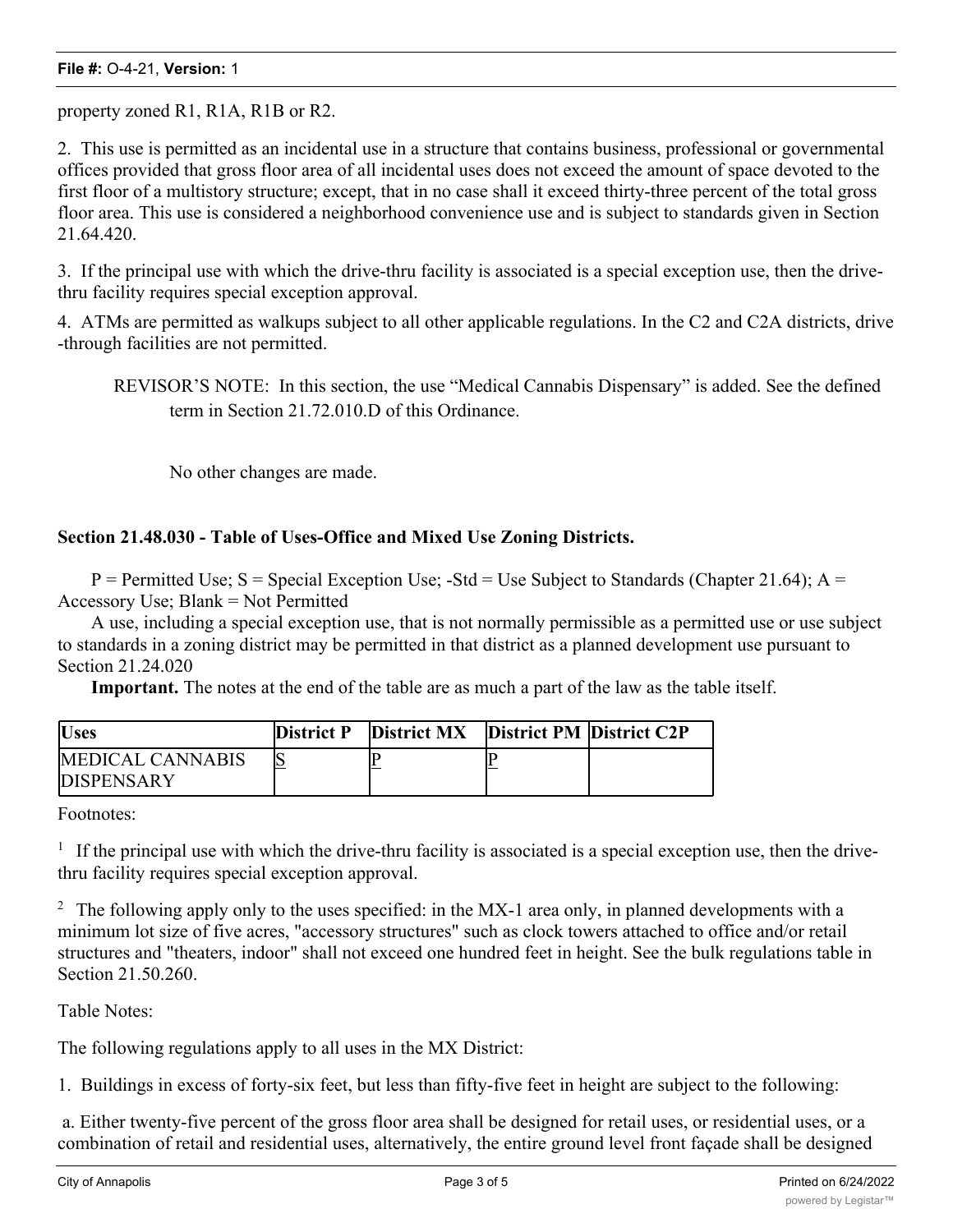#### **File #:** O-4-21, **Version:** 1

for retail uses, exclusive of: (i) not more than one driveway, which shall not be greater than thirty-three feet wide, required for access to parking; (ii) space required for a lobby and space required for access to upper floor uses. Retail use along the front façade shall have a minimum height of twelve feet and a minimum depth of twenty-five feet;

 b. If surface parking is located on the zoning lot, it shall be located at the rear of the zoning lot and new structures shall be located at the front of the zoning lot. If surface parking is located adjacent to single-family residential use, dense plantings shall be installed and maintained on the zoning lot to provide an effective screen; and

 c. Any adverse impacts on critical lane levels of service at adjoining intersections shall be mitigated by the applicant.

2. Buildings in excess of forty-six feet, but less than sixty-five feet in height require special exception approval except as provided in note No. 1 above.

3. Uses and combinations of uses located on zoning lots of forty thousand square feet or more require special exception approval, unless such uses are approved as part of a planned development.

REVISOR'S NOTE: In this section, the use "Medical Cannabis Dispensary" is added. See the defined term in Section 21.72.010.D of this Ordinance.

No other changes are made.

#### **Section 21.72.010 - Terms.**

D. List of Definitions.

"MEDICAL CANNABIS DISPENSARY" MEANS AN ENTITY LICENSED UNDER THE MARYLAND CODE, HEALTH-GENERAL ARTICLE, TITLE 13, SUBTITLE 33 THAT ACQUIRES, POSSESSES, PROCESSES, TRANSFERS, TRANSPORTS, SELLS, DISTRIBUTES, DISPENSES, OR ADMINISTERS CANNABIS, PRODUCTS CONTAINING CANNABIS, RELATED SUPPLIES, RELATED PRODUCTS CONTAINING CANNABIS INCLUDING FOOD, TINCTURES, AEROSOLS, OILS, OR OINTMENTS, OR EDUCATIONAL MATERIALS FOR USE BY A QUALIFYING PATIENT OR CAREGIVER.

REVISOR'S NOTE: In this section "Medical Cannabis Dispensary" is added to provide an express definition of that term.

No other changes are made.

**SECTION II: AND BE IT FURTHER ESTABLISHED AND ORDAINED BY THE ANNAPOLIS CITY COUNCIL** that the Revisor's Notes contained in this Ordinance are not law and may not be considered to have been enacted as a part of this Ordinance.

#### **SECTION III: AND BE IT FURTHER ESTABLISHED AND ORDAINED BY THE ANNAPOLIS**